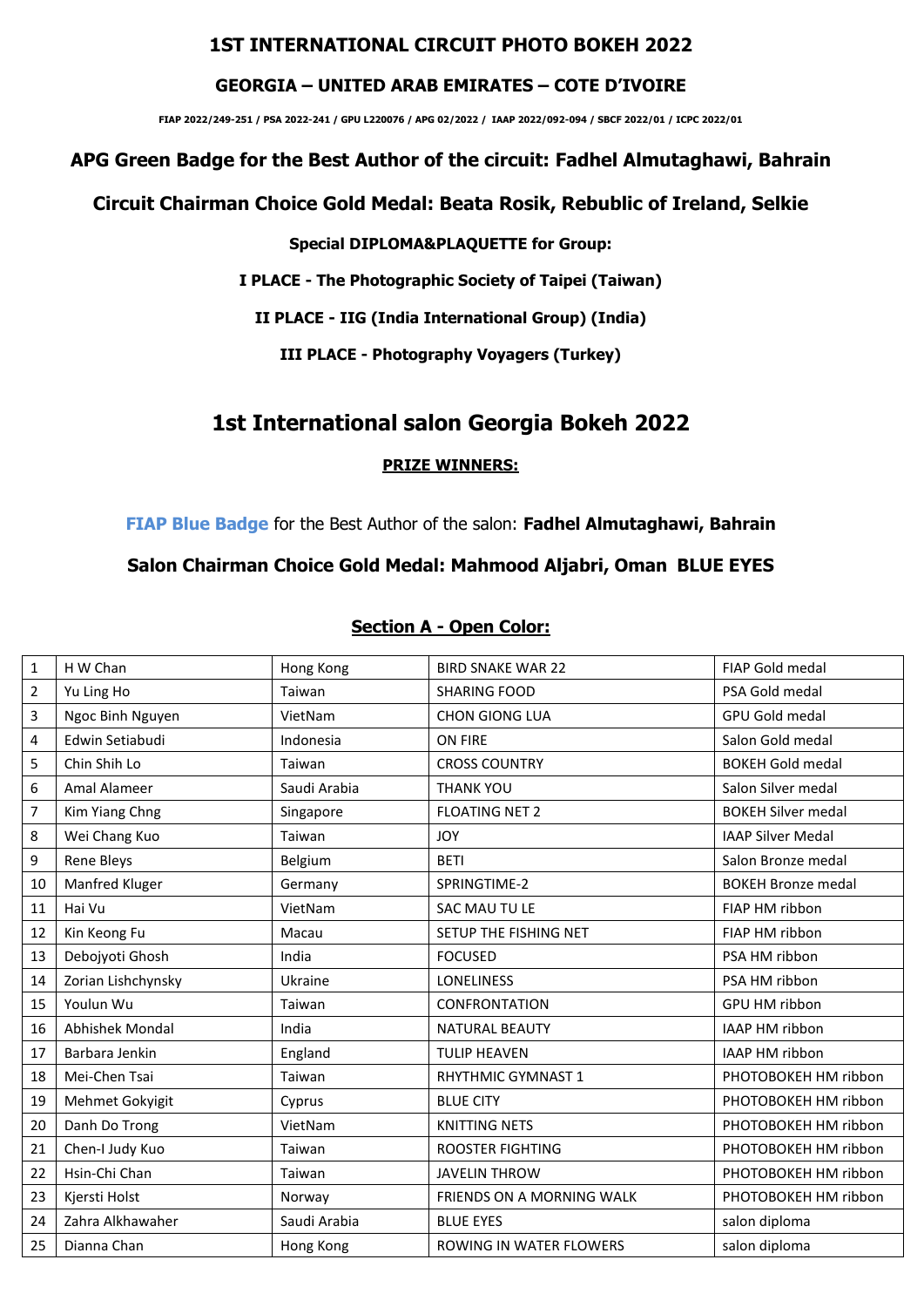| 26 | Fatma Gokmen        | Turkey     | <b>GRANDFATHER</b>       | salon diploma |
|----|---------------------|------------|--------------------------|---------------|
| 27 | Paul Gudendorf      | Luxembourg | <b>PATROUILLE SUISSE</b> | salon diploma |
| 28 | Cherry Liya Lin     | Australia  | <b>BULLFIGHT</b>         | salon diploma |
| 29 | Joachim Schmitt     | Germany    | MUECKE 01                | salon diploma |
| 30 | Alahattin Kanlioglu | Turkey     | MYANMAR408               | salon diploma |
| 31 | <b>Wendy Allard</b> | England    | <b>FIGHTING SPIRIT</b>   | salon diploma |
| 32 | Fadhel Almutaghawi  | Bahrain    | <b>MY ANGEL</b>          | salon diploma |
| 33 | Triono Adisuroso    | Indonesia  | <b>FAMILY PRAYERS</b>    | salon diploma |
| 34 | Hsiu-Ying Chang     | Taiwan     | <b>INDONESIA 11</b>      | salon diploma |

# **Section B - Open Monochrome:**

| 1              | Star Lai               | Taiwan         | <b>CARRY THE CHILD</b>         | FIAP Gold medal           |
|----------------|------------------------|----------------|--------------------------------|---------------------------|
| $\overline{2}$ | Ngoc Binh Nguyen       | VietNam        | <b>VUI NGAY MUA</b>            | PSA Gold medal            |
| 3              | Debojyoti Ghosh        | India          | <b>HAPPY SOULS</b>             | Salon Gold medal          |
| 4              | Marie-Laure Stone      | England        | PEAKY BLINDER STYLE            | <b>BOKEH Gold medal</b>   |
| 5              | Istvan Kerekes         | Hungary        | MARAMURESAN TALE               | <b>GPU Silver medal</b>   |
| 6              | Ravindra Eaga          | India          | PLAYING GOAT                   | Salon Silver medal        |
| 7              | Alahattin Kanlioglu    | Turkey         | MYANMAR220                     | <b>BOKEH Silver medal</b> |
| 8              | Jan-Thomas Stake       | Sweden         | STRIPES 5656                   | Salon Bronze medal        |
| 9              | Sutirtha Gayen         | India          | <b>AGREEABLE FRIEND</b>        | <b>BOKEH Bronze medal</b> |
| 10             | Maria Vogiatzaki       | Greece         | <b>COFFEE IS READY</b>         | <b>IAAP Bronze medal</b>  |
| 11             | Fadhel Almutaghawi     | <b>Bahrain</b> | <b>BAHRAINI POTTER</b>         | FIAP HM ribbon            |
| 12             | Dianna Chan            | Hong Kong      | <b>DILIGENT WORKER</b>         | FIAP HM ribbon            |
| 13             | Hsiu-Ying Chang        | Taiwan         | <b>GUARD</b>                   | PSA HM ribbon             |
| 14             | Yichi Wang             | China          | <b>WAVERIDER</b>               | PSA HM ribbon             |
| 15             | Jarmo Mantykangas      | Finland        | <b>BIG WHEELER 1084</b>        | GPU HM ribbon             |
| 16             | Cherry Liya Lin        | Australia      | <b>SURFING 3</b>               | IAAP HM ribbon            |
| 17             | David Wheeler          | England        | <b>MARTHA BY THE OVEN</b>      | IAAP HM ribbon            |
| 18             | Triono Adisuroso       | Indonesia      | <b>READING QURAN</b>           | PHOTOBOKEH HM ribbon      |
| 19             | H W Chan               | Hong Kong      | LINES IMAGES M38               | PHOTOBOKEH HM ribbon      |
| 20             | Danh Do Trong          | VietNam        | <b>TRADITIONAL BRUSH</b>       | PHOTOBOKEH HM ribbon      |
| 21             | Zahra Alkhawaher       | Saudi Arabia   | <b>FRECKLE GIRL</b>            | PHOTOBOKEH HM ribbon      |
| 22             | <b>Fabio Dornelles</b> | <b>Brazil</b>  | <b>ARCHES JUMP</b>             | PHOTOBOKEH HM ribbon      |
| 23             | John Chapman           | Australia      | <b>CAMELS DESCENDING</b>       | Salon diploma             |
| 24             | Anzhelina Nadiezda     | Ukraine        | UKRAINE 2022                   | Salon diploma             |
| 25             | Amani Alqahtani        | Saudi Arabia   | <b>HUMMER WOMEN</b>            | Salon diploma             |
| 26             | Hsun Mou Chen          | Taiwan         | <b>HOPE</b>                    | Salon diploma             |
| 27             | Roald Synnevaag        | Norway         | <b>ROY BIRGER 2</b>            | Salon diploma             |
| 28             | Chin Shih Lo           | Taiwan         | <b>WHITE HORSE</b>             | Salon diploma             |
| 29             | Yunsheng He            | China          | <b>QINGJIANG MORNING CATCH</b> | Salon diploma             |
| 30             | Fausto Meini           | Italy          | IL PASTORE EREMITA             | Salon diploma             |
| 31             | <b>Tzu-Chieh You</b>   | Taiwan         | CHINA <sub>6</sub>             | Salon diploma             |
| 32             | Tomasz Okoniewski      | Poland         | ON THE HEIGHT                  | Salon diploma             |
| 33             | Kim Yiang Chng         | Singapore      | <b>FISHERMAN 1</b>             | Salon diploma             |

# **Section C – Photo Travel:**

|                               | Eugenio Fieni        | Italy  | LIFE<br>$\mathbf{A}$<br>$\overline{a}$<br>NENET<br>----- | <b>FIAP</b><br>Gold medal |
|-------------------------------|----------------------|--------|----------------------------------------------------------|---------------------------|
| $\overline{\phantom{0}}$<br>- | Chai<br>Tsai<br>Chen | Taiwan | LAY FOOTBALL<br>DГ                                       | <b>PSA</b><br>Gold medal  |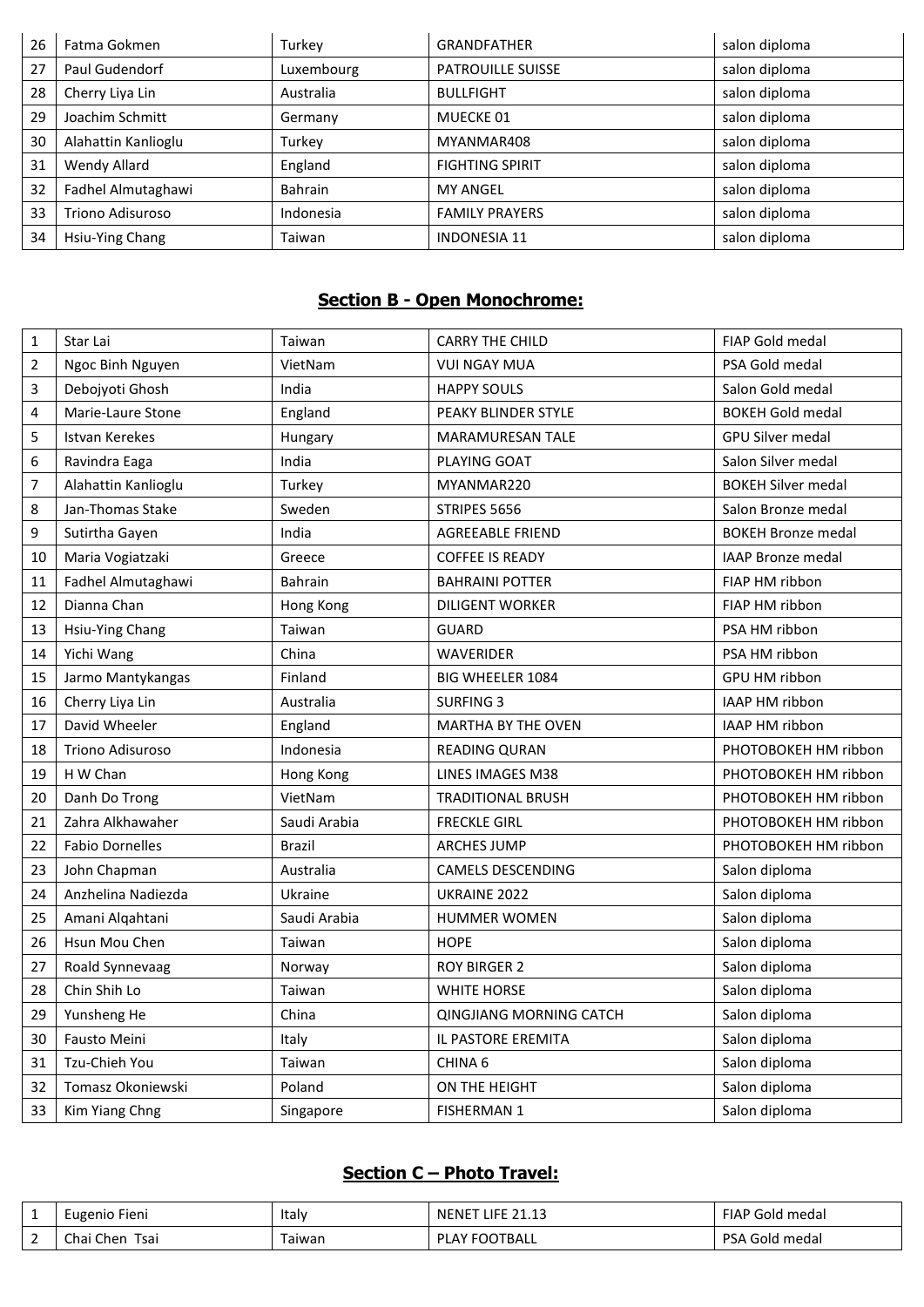| 3  | Amani Alqahtani         | Saudi Arabia    | CONTENTMENT                       | Salon Gold medal          |
|----|-------------------------|-----------------|-----------------------------------|---------------------------|
| 4  | Indranil Ghosh Dastidar | India           | A CLOUDY MORNING                  | <b>BOKEH Gold medal</b>   |
| 5  | Marcin Bawiec           | Poland          | <b>DOLOMITES</b>                  | IAAP Gold medal           |
| 6  | Van Duong Nguyen        | VietNam         | LE HOI CAU BUN                    | Salon Silver medal        |
| 7  | Maria Adriani           | Indonesia       | <b>MELASTI UNGGASAN</b>           | <b>BOKEH Silver medal</b> |
| 8  | Youlun Wu               | Taiwan          | <b>BUSY PORT</b>                  | Salon Bronze medal        |
| 9  | Tomasz Okoniewski       | Poland          | KORCZYNA AND THE WAY OF THE CROSS | <b>BOKEH Bronze medal</b> |
| 10 | Chi Fun Fanny Ng        | Hong Kong       | SUNRISE OVER BAGAN                | FIAP HM ribbon            |
| 11 | <b>Volker Meinberg</b>  | Germany         | PORT LOCKROY 32                   | FIAP HM ribbon            |
| 12 | Kurt Strohmeier         | Austria         | <b>HAMNOY</b>                     | PSA HM ribbon             |
| 13 | Joachim Schmitt         | Germany         | KOLOSSEUM                         | PSA HM ribbon             |
| 14 | <b>Charles Ashton</b>   | England         | <b>GOLDEN LONDON</b>              | GPU HM ribbon             |
| 15 | Chiou Jyu Liou          | Taiwan          | <b>BURN</b>                       | IAAP HM ribbon            |
| 16 | Wolfgang Habringer      | Austria         | <b>OIA 88</b>                     | IAAP HM ribbon            |
| 17 | Ching Ching Chan        | Hong Kong       | PIECES OF PEACE 001               | PHOTOBOKEH HM ribbon      |
| 18 | Vladimir Karamazov      | <b>Bulgaria</b> | THE HAND OF THE SUN               | PHOTOBOKEH HM ribbon      |
| 19 | Akhilesh Balachandder   | India           | AERIAL VIEW OF DUBAI 1            | PHOTOBOKEH HM ribbon      |
| 20 | Fausto Meini            | Italy           | <b>TRAMONTO AL FARO</b>           | PHOTOBOKEH HM ribbon      |
| 21 | Hai Vu                  | VietNam         | <b>RUOC RONG VE BEN</b>           | PHOTOBOKEH HM ribbon      |
| 22 | Dianna Chan             | Hong Kong       | PHUKET VEGETARIAN FESTIVAL        | PHOTOBOKEH HM ribbon      |
| 23 | Lee Eng Tan             | Singapore       | PACU JAWI 18                      | Salon diploma             |
| 24 | Dr. Pankaj Sharma       | India           | SPLASH OF COLOUR                  | Salon diploma             |
| 25 | Amal Alameer            | Saudi Arabia    | FASS                              | Salon diploma             |
| 26 | Ravindra Eaga           | India           | PRABALU                           | Salon diploma             |
| 27 | Mohammed Rimon          | England         | TRADITIONAL RATH WORSHIP.         | Salon diploma             |
| 28 | Janez Kramar            | Slovenia        | <b>NEAR YAZD</b>                  | Salon diploma             |
| 29 | Vincenzo Di Panfilo     | Italy           | <b>PYRES</b>                      | Salon diploma             |
| 30 | Mahmood Aljabri         | Oman            | SOUQ                              | Salon diploma             |
| 31 | Sudhir Saxena           | India           | THE NAUGHTY ONE                   | Salon diploma             |
| 32 | Ka Chon Chiang          | Macau           | <b>GOLDEN DRAGON</b>              | Salon diploma             |
| 33 | H W Chan                | Hong Kong       | <b>AIRPORT SNAP 14</b>            | Salon diploma             |

# **1st International salon United Arab Emirates 2022**

### **PRIZE WINNERS:**

## **FIAP Blue Badge** for the Best Author of the salon: **Tam Ming, Hong Kong**

# **Salon Chairman Choice Gold Medal: Edwin Setiabudi, Indonesia, ON FIRE**

|   | Fadhel Almutaghawi | <b>Bahrain</b> | <b>FEW STEPS AWAY</b>     | FIAP Gold medal          |
|---|--------------------|----------------|---------------------------|--------------------------|
|   | Wendy Allard       | England        | <b>FROG IN TULIP</b>      | PSA Gold medal           |
|   | Zahra Alkhawaher   | Saudi Arabia   | <b>BLUE EYES</b>          | <b>GPU Gold medal</b>    |
|   | Wei Chang Kuo      | Taiwan         | JOY                       | Salon Gold medal         |
| 5 | Zorian Lishchynsky | Ukraine        | $90^{\circ}$              | <b>SBCF Gold medal</b>   |
| 6 | Tam Ming           | Hong Kong      | <b>ENDLESS JOURNEY</b>    | Salon Silver medal       |
|   | Hsun Mou Chen      | Taiwan         | <b>BRAVE WITHOUT FEAR</b> | <b>SBCF Silver medal</b> |

#### **Section A - Open Color:**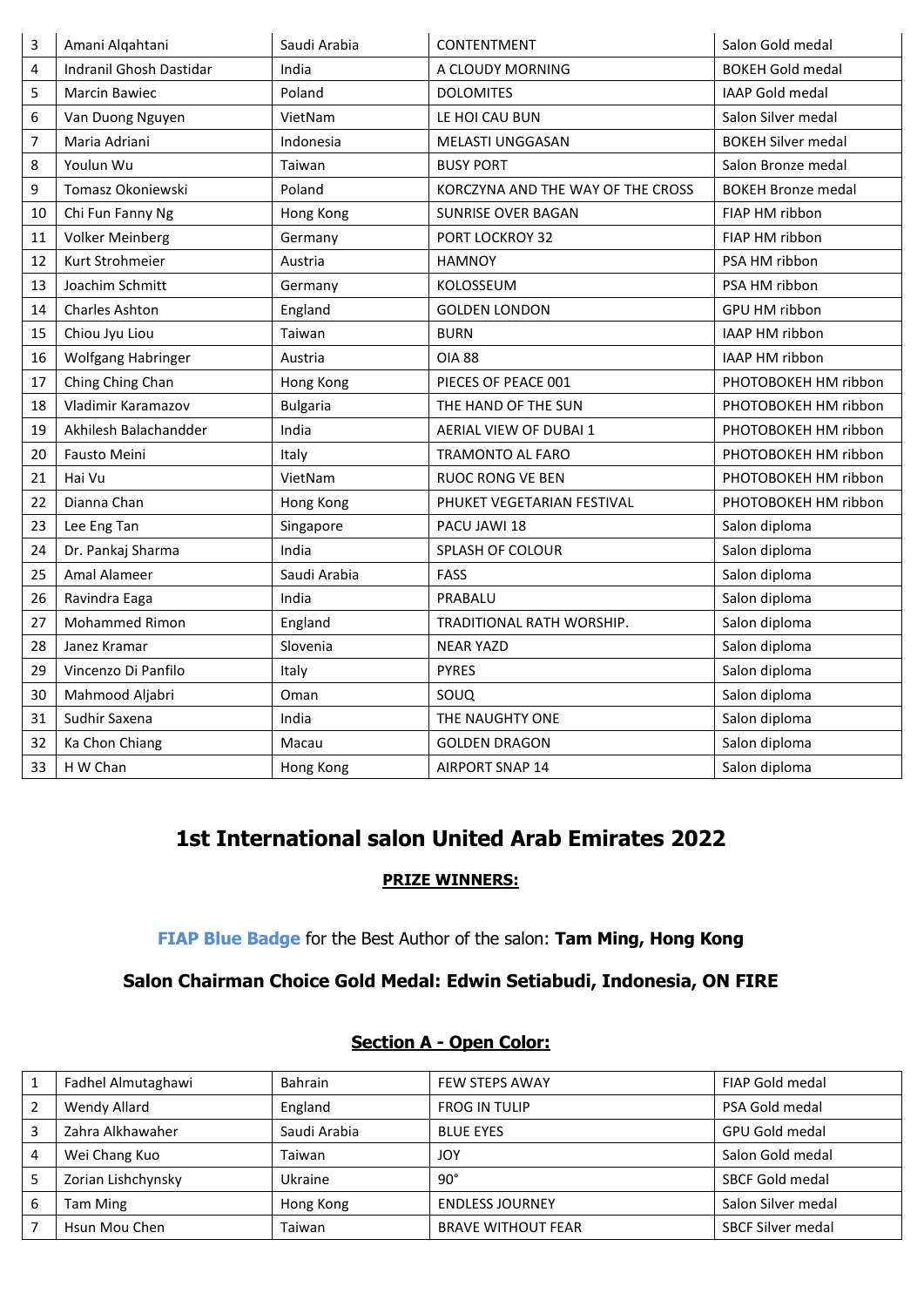| 8  | Desi Koncz                    | Hungary                     | <b>SERVE</b>                | <b>IAAP Silver medal</b> |
|----|-------------------------------|-----------------------------|-----------------------------|--------------------------|
| 9  | Thirumalai Ganesh Sheerapathi | <b>United Arab Emirates</b> | <b>WALK AWAY</b>            | Salon Bronze medal       |
| 10 | Valentina D Alia              | Italy                       | EAT                         | <b>SBCF Bronze medal</b> |
| 11 | Manasi Roy                    | India                       | PRIYANKA 1858               | FIAP HM ribbon           |
| 12 | Nina Jonsson                  | Norway                      | <b>HELPFUL PUFFINS</b>      | FIAP HM ribbon           |
| 13 | Mehmet Gokyigit               | Cyprus                      | <b>BLUE CITY</b>            | PSA HM ribbon            |
| 14 | Marie-Laure Stone             | England                     | OH MIGHTY HORSE             | PSA HM ribbon            |
| 15 | Debojyoti Ghosh               | India                       | <b>FOCUSED</b>              | IAAP HM ribbon           |
| 16 | Kerry Boytell                 | Australia                   | <b>FEATHERED FRIENDS</b>    | IAAP HM ribbon           |
| 17 | Hsiu-Ying Chang               | Taiwan                      | <b>HAWAII 8</b>             | GPU HM ribbon            |
| 18 | Wolfgang Habringer            | Austria                     | METEORA 05                  | PHOTOBOKEH HM ribbon     |
| 19 | Lien-chih Chen                | Taiwan                      | <b>BURSTING</b>             | PHOTOBOKEH HM ribbon     |
| 20 | H W Chan                      | Hong Kong                   | <b>BIRD SNAKE WAR 22</b>    | PHOTOBOKEH HM ribbon     |
| 21 | Joaquin Salinas D' Anglada    | Spain                       | <b>IRINA 5</b>              | PHOTOBOKEH HM ribbon     |
| 22 | Chin Shih Lo                  | Taiwan                      | <b>CROSS COUNTRY</b>        | PHOTOBOKEH HM ribbon     |
| 23 | Youlun Wu                     | Taiwan                      | <b>MOTHER-DAUGHTER LOVE</b> | PHOTOBOKEH HM ribbon     |
| 24 | Amani Alqahtani               | Saudi Arabia                | DEPARTURE AND ARRIVAL       | Salon diploma            |
| 25 | Subrata Bysack                | India                       | <b>WONDER IN RAIN</b>       | Salon diploma            |
| 26 | <b>Maurizio Trifilidis</b>    | Italy                       | <b>VERNAZZA</b>             | Salon diploma            |
| 27 | Darren Pullman                | England                     | <b>RAINBOW FLATS</b>        | Salon diploma            |
| 28 | Pi Heng Hsiao.                | Taiwan                      | BASHANG7                    | Salon diploma            |
| 29 | Roald Synnevaag               | Norway                      | ANGEL                       | Salon diploma            |
| 30 | <b>Mohammed Rimon</b>         | England                     | HORI BOL.                   | Salon diploma            |
| 31 | Tomasz Okoniewski             | Poland                      | COME OUT IN THE WASH        | Salon diploma            |
| 32 | Monika Egerer                 | Germany                     | <b>BLUE ZONE</b>            | Salon diploma            |
| 33 | <b>Tim Sanders</b>            | England                     | <b>PLEADING HANDS</b>       | Salon diploma            |
| 34 | Robert Klauth                 | France                      | <b>REFRACTION 5</b>         | Salon diploma            |

# **Section B - Open Monochrome:**

| $\mathbf{1}$   | Debojyoti Ghosh       | India               | <b>HAPPY SOULS</b>        | <b>FIAP Gold medal</b>   |
|----------------|-----------------------|---------------------|---------------------------|--------------------------|
| $\overline{2}$ | Seamus Byrne          | Republic of Ireland | THE SHOUT                 | PSA Gold medal           |
| 3              | Istvan Kerekes        | Hungary             | <b>MARAMURESAN TALE</b>   | IAAP Gold medal          |
| 4              | Jan-Thomas Stake      | Sweden              | STRIPES 5656              | Salon Gold medal         |
| 5              | Cezary Dubiel         | Poland              | <b>TUNNEL OF LIGHT</b>    | <b>SBCF Gold medal</b>   |
| 6              | Fikriye Er            | Turkey              | <b>FOOTBALL</b>           | Salon Silver medal       |
| 7              | <b>Tam Ming</b>       | Hong Kong           | <b>WIND FROST OLD MAN</b> | <b>SBCF silver medal</b> |
| 8              | <b>Biagio Salerno</b> | Italy               | <b>SPIRALS</b>            | Salon Bronze medal       |
| 9              | Zahra Alkhawaher      | Saudi Arabia        | <b>FRECKLE GIRL</b>       | <b>SBCF Bronze medal</b> |
| 10             | Triono Adisuroso      | Indonesia           | <b>FEELING GRATEFUL</b>   | FIAP HM ribbon           |
| 11             | Star Lai              | Taiwan              | <b>CHILD IN WAR</b>       | FIAP HM ribbon           |
| 12             | Rafael Garcia Luna    | Spain               | CALEIDO                   | PSA HM ribbon            |
| 13             | Massimo Cavalletti    | Italy               | IL GIGANTE                | PSA HM ribbon            |
| 14             | Mei-Chen Tsai         | Taiwan              | <b>ESCALATOR</b>          | <b>IAAP HM ribbon</b>    |
| 15             | Tzu-Chieh You         | Taiwan              | CHINA <sub>6</sub>        | <b>IAAP HM ribbon</b>    |
| 16             | Werner W. Becker      | Germany             | <b>LIGHTHOUSE ZERO</b>    | PHOTOBOKEH HM ribbon     |
| 17             | Alahattin Kanlioglu   | Turkey              | MELANCHOLY                | PHOTOBOKEH HM ribbon     |
| 18             | Tomasz Okoniewski     | Poland              | ON THE HEIGHT             | PHOTOBOKEH HM ribbon     |
| 19             | David Wheeler         | England             | THE ENGINEER              | PHOTOBOKEH HM ribbon     |
| 20             | David Bray            | England             | THE LANCASTER BOYS        | PHOTOBOKEH HM ribbon     |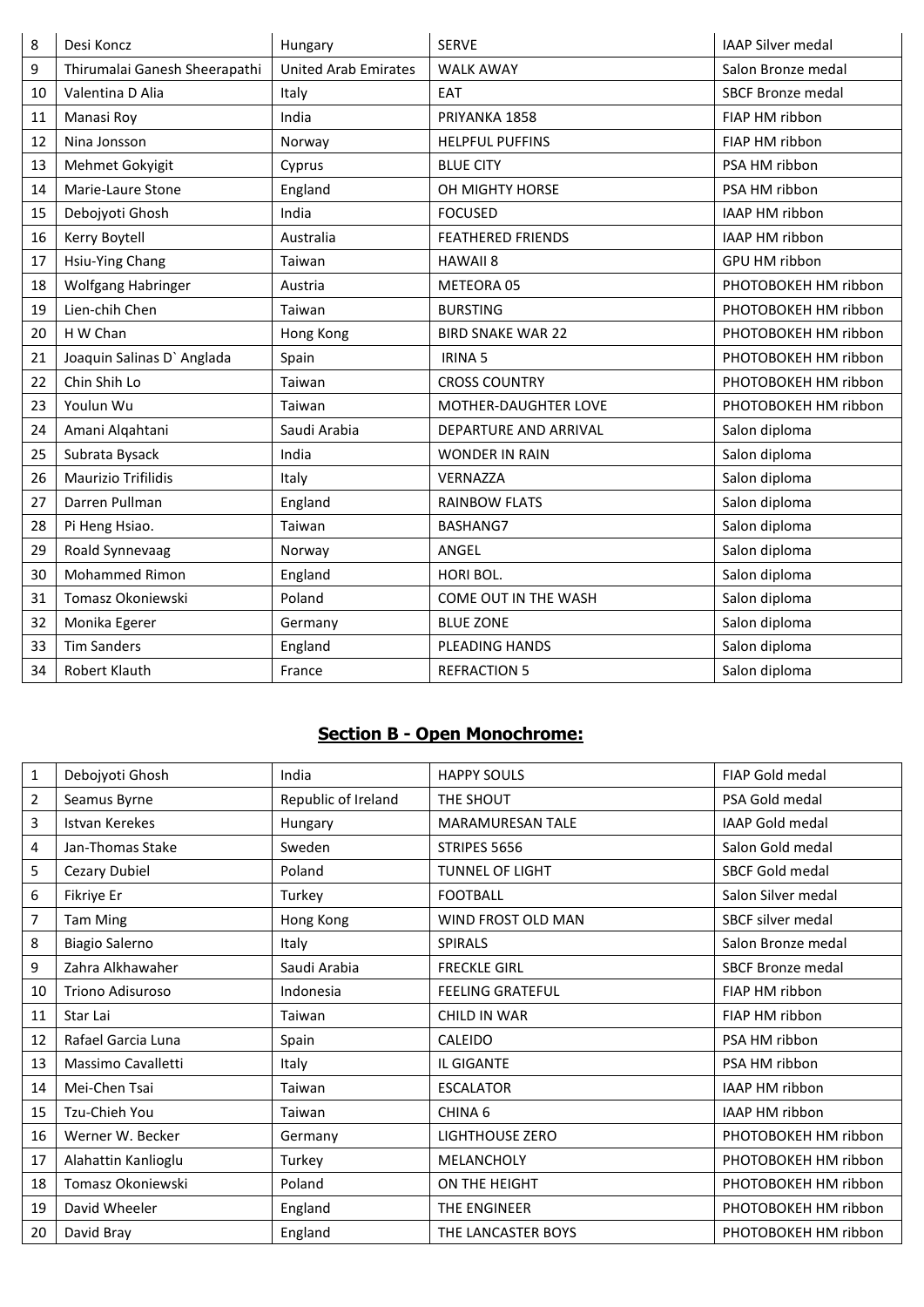| 21 | Hsun Mou Chen          | Taiwan       | <b>NOT GIVE UP</b>        | PHOTOBOKEH HM ribbon |
|----|------------------------|--------------|---------------------------|----------------------|
| 22 | Wolfgang Habringer     | Austria      | KOLONNADE 02              | Salon diploma        |
| 23 | Chiou Jyu Liou         | Taiwan       | <b>WAITING</b>            | Salon diploma        |
| 24 | Cherry Liya Lin        | Australia    | <b>THROW OFF</b>          | Salon diploma        |
| 25 | Nina Jonsson           | Norway       | <b>CLOSE FRIENDS</b>      | Salon diploma        |
| 26 | Amal Alameer           | Saudi Arabia | <b>CUTEST SCHOOLGIRLS</b> | Salon diploma        |
| 27 | Robert Klauth          | France       | <b>CROSSING OF FORKS</b>  | Salon diploma        |
| 28 | Chin Shih Lo           | Taiwan       | <b>STRIKE IRON</b>        | Salon diploma        |
| 29 | Sonja Vander Meulen    | Belgium      | LITTLE OWL                | Salon diploma        |
| 30 | <b>Fabio Dornelles</b> | Brazil       | <b>ARCHES JUMP</b>        | Salon diploma        |
| 31 | <b>Rob Palmer</b>      | Egypt        | <b>TIME PASSING</b>       | Salon diploma        |
| 32 | Robert Lie             | Indonesia    | THE CHENGDU SMOKER MAN    | Salon diploma        |

# **Section C – Photo Travel:**

| $\mathbf{1}$   | Kurt Strohmeier               | Austria                     | <b>HAMNOY</b>                          | <b>FIAP Gold medal</b>   |
|----------------|-------------------------------|-----------------------------|----------------------------------------|--------------------------|
| $\overline{2}$ | Amani Algahtani               | Saudi Arabia                | CONTENTMENT                            | PSA Gold medal           |
| 3              | Eugenio Fieni                 | Italy                       | NENET LIFE 21.13                       | Salon Gold medal         |
| 4              | Indranil Ghosh Dastidar       | India                       | A CLOUDY MORNING                       | SBCF Gold medal          |
| 5              | Chan Myei Maung               | Japan                       | FUKUSHIMA TADAMI RIVER BRIDGE IN JAPAN | Salon Silver medal       |
| 6              | Janez Kramar                  | Slovenia                    | <b>NEAR YAZD</b>                       | <b>SBCF Silver medal</b> |
| $\overline{7}$ | Hai Vu                        | VietNam                     | <b>HAI CHE</b>                         | Salon Bronze medal       |
| 8              | Ming Hsiu Chen                | Taiwan                      | FOISON0103A                            | <b>SBCF Bronze medal</b> |
| 9              | <b>Laurent Nilles</b>         | Luxembourg                  | <b>CAMEL RACING II</b>                 | <b>IAAP Bronze medal</b> |
| 10             | <b>Mohammed Rimon</b>         | England                     | OVER CROWDED TRAIN IN BANGLADESH.      | FIAP HM ribbon           |
| 11             | <b>Volker Meinberg</b>        | Germany                     | AMUNDSEN SEA ANTARCTICA 21             | FIAP HM ribbon           |
| 12             | Hsiang Hui Sylvester Wong     | Malaysia                    | <b>GUILIN TERRANCE 051</b>             | PSA HM ribbon            |
| 13             | Kin Keong Fu                  | Macau                       | DAY IN MANAROLA                        | PSA HM ribbon            |
| 14             | Wolfgang Habringer            | Austria                     | <b>OIA 88</b>                          | IAAP HM ribbon           |
| 15             | Torhild Hyllseth              | Norway                      | MONT SAINT MICHEL                      | IAAP HM ribbon           |
| 16             | Chin Chen Lin                 | Taiwan                      | TEMPLE FAIR DRAGON DANCE               | PHOTOBOKEH HM ribbon     |
| 17             | Tomasz Okoniewski             | Poland                      | KORCZYNA AND THE WAY OF THE CROSS      | PHOTOBOKEH HM ribbon     |
| 18             | Yasemin Yayla                 | Turkey                      | <b>CITY SCAPE</b>                      | PHOTOBOKEH HM ribbon     |
| 19             | <b>Gottfried Catania</b>      | Malta                       | CITY OF ARTS AND SCIENCES 20           | PHOTOBOKEH HM ribbon     |
| 20             | Joachim Schmitt               | Germany                     | <b>CAFE MIT MUSIK</b>                  | PHOTOBOKEH HM ribbon     |
| 21             | Engin Arca                    | Cyprus                      | <b>GREEN</b>                           | PHOTOBOKEH HM ribbon     |
| 22             | Akhilesh Balachandder         | India                       | AERIAL VIEW OF DUBAI 1                 | Salon diploma            |
| 23             | Werner W. Becker              | Germany                     | <b>TOLEDO</b>                          | Salon diploma            |
| 24             | Chiou Jyu Liou                | Taiwan                      | <b>BURN</b>                            | Salon diploma            |
| 25             | Fikriye Er                    | Turkey                      | <b>UCHISAR</b>                         | Salon diploma            |
| 26             | Mei-Chen Tsai                 | Taiwan                      | CAPPADOCIA MORNING                     | Salon diploma            |
| 27             | <b>Burr Preston</b>           | <b>USA</b>                  | PAGAN AT SUNRISE HOT AIR BALLOONS      | Salon diploma            |
| 28             | Thirumalai Ganesh Sheerapathi | <b>United Arab Emirates</b> | MISTICAL NIGHT                         | Salon diploma            |
| 29             | Vincenzo Di Panfilo           | Italy                       | <b>WITCH MOUNTAIN</b>                  | Salon diploma            |
| 30             | Maria Adriani                 | Indonesia                   | PULANG SEMBAHYANG                      | Salon diploma            |
| 31             | Michel Gilliot                | Belgium                     | AU TEMPS DES MAHARAJAS                 | Salon diploma            |
| 32             | Jyh-Ching Ju                  | Taiwan                      | SUNSHINE BUDDHA                        | Salon diploma            |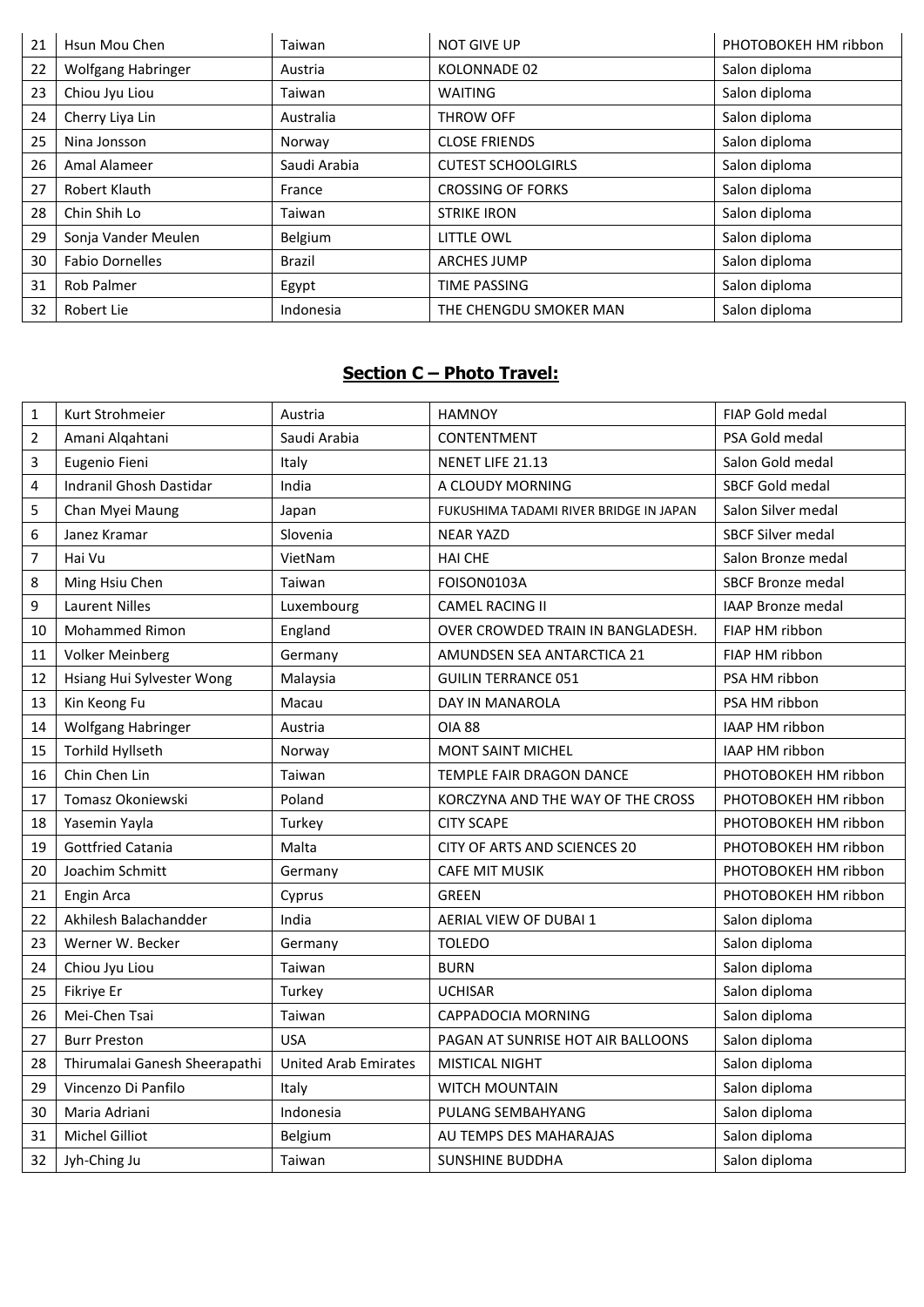# **1st International salon Cote D'Ivoire Bokeh 2022**

#### **PRIZE WINNERS:**

## **FIAP Blue Badge** for the Best Author of the salon: **Mehmet Gokyigit, Cyprus**

## **Salon Chairman Choice Gold Medal: Tomasz Okoniewski, Poland, JASMINA 1**

| $\mathbf{1}$   | Aleksandr Sinelnikov          | Ukraine                     | <b>UKRAINE</b>                            | <b>FIAP Gold medal</b>   |
|----------------|-------------------------------|-----------------------------|-------------------------------------------|--------------------------|
| $\overline{2}$ | Ching Ching Chan              | Hong Kong                   | <b>DEEPLY SINCERE</b>                     | PSA Gold medal           |
| 3              | Akaki Kakha Pkhakadze         | Georgia                     | YELLOW FIG LEAVES                         | Salon Gold medal         |
| 4              | Hsiu-Ying Chang               | Taiwan                      | <b>BENGAL</b>                             | <b>ICPC Gold medal</b>   |
| 5              | Said Al Shuaili               | Oman                        | <b>BAHREN LIFT</b>                        | IAAP Gold medal          |
| 6              | H W Chan                      | Hong Kong                   | PARK IN RAINING C02                       | Salon Silver medal       |
| $\overline{7}$ | Mehmet Gokyigit               | Cyprus                      | <b>BLUE CITY</b>                          | <b>ICPC Silver medal</b> |
| 8              | Thirumalai Ganesh Sheerapathi | <b>United Arab Emirates</b> | DEVOTIONAL                                | <b>GPU Bronze medal</b>  |
| 9              | Fadhel Almutaghawi            | <b>Bahrain</b>              | SILENCE TELLS A LOT                       | Salon Bronze medal       |
| 10             | Ahter Atakan                  | Turkey                      | <b>HERD AND SHEPHERD</b>                  | <b>ICPC Bronze medal</b> |
| 11             | <b>Rene Bleys</b>             | Belgium                     | <b>BETI</b>                               | FIAP HM ribbon           |
| 12             | Maria Vogiatzaki              | Greece                      | <b>MY COFFEESHOP</b>                      | FIAP HM ribbon           |
| 13             | Manu Reghurajan               | <b>United Arab Emirates</b> | <b>BEE AND WASPS</b>                      | PSA HM ribbon            |
| 14             | Ovi D Pop                     | Romania                     | <b>REMEMBER 96 YEARS</b>                  | PSA HM ribbon            |
| 15             | Luciano Cardonati             | Italy                       | L'UOMO RAGNO                              | <b>GPU HM ribbon</b>     |
| 16             | Zhendong Wu                   | China                       | <b>BLACK GOLD</b>                         | IAAP HM ribbon           |
| 17             | Mahmood Aljabri               | Oman                        | <b>BLUE EYES</b>                          | IAAP HM ribbon           |
| 18             | <b>Rene Kuipers</b>           | Netherlands                 | <b>TOUCH</b>                              | PHOTOBOKEH HM ribbon     |
| 19             | Lien-chih Chen                | Taiwan                      | <b>BURSTING</b>                           | PHOTOBOKEH HM ribbon     |
| 20             | Anzhelina Nadiezda            | Ukraine                     | PORTRAIT WITH THE SON                     | PHOTOBOKEH HM ribbon     |
| 21             | Anatolie Poiata               | Moldova                     | <b>GIRL WITH CHICKEN</b>                  | PHOTOBOKEH HM ribbon     |
| 22             | Istvan Kerekes                | Hungary                     | <b>FATE</b>                               | PHOTOBOKEH HM ribbon     |
| 23             | <b>Burr Preston</b>           | <b>USA</b>                  | <b>EMPEROR PENGUIN PARENTS WITH CHICK</b> | Salon diploma            |
| 24             | <b>Michel Gilliot</b>         | Belgium                     | <b>BAIE DE SOMME 1</b>                    | Salon diploma            |
| 25             | Jayesh Surendran              | <b>United Arab Emirates</b> | <b>POSITIVE VIBES</b>                     | Salon diploma            |
| 26             | Van Duong Nguyen              | VietNam                     | <b>HANH PHUC TUOI GIA</b>                 | Salon diploma            |
| 27             | Vladimir Karamazov            | <b>Bulgaria</b>             | <b>BRUTAL TIME</b>                        | Salon diploma            |
| 28             | Seamus Byrne                  | Republic of Ireland         | PRINCESS DREAM                            | Salon diploma            |
| 29             | Nina Jonsson                  | Norway                      | A RARE EXPERIENCE                         | Salon diploma            |
| 30             | Youlun Wu                     | Taiwan                      | CONFRONTATION                             | Salon diploma            |
| 31             | Ursula Bruder                 | Germany                     | LOFOTEN MOUNTAINS SUNSET 2                | Salon diploma            |
| 32             | David Wheeler                 | England                     | <b>WATCHING OVER HIM</b>                  | Salon diploma            |
| 33             | Feng-Chu Wu                   | Taiwan                      | I WANT TO FLY                             | Salon diploma            |

### **Section A - Open Color:**

#### **Section B - Open Monochrome:**

| Ching Ching Chan   | Hong Kong | <b>HEAVY BUT HAPPY</b> | FIAP Gold medal  |
|--------------------|-----------|------------------------|------------------|
| Rafael Garcia Luna | Spain     | <b>TOWERS MADRID</b>   | PSA Gold medal   |
| Massimo Cavalletti | Italy     | IL GIGANTE             | Salon Gold medal |
| Tzu-Chieh You      | Taiwan    | ETHIOPIA 7             | ICPC Gold medal  |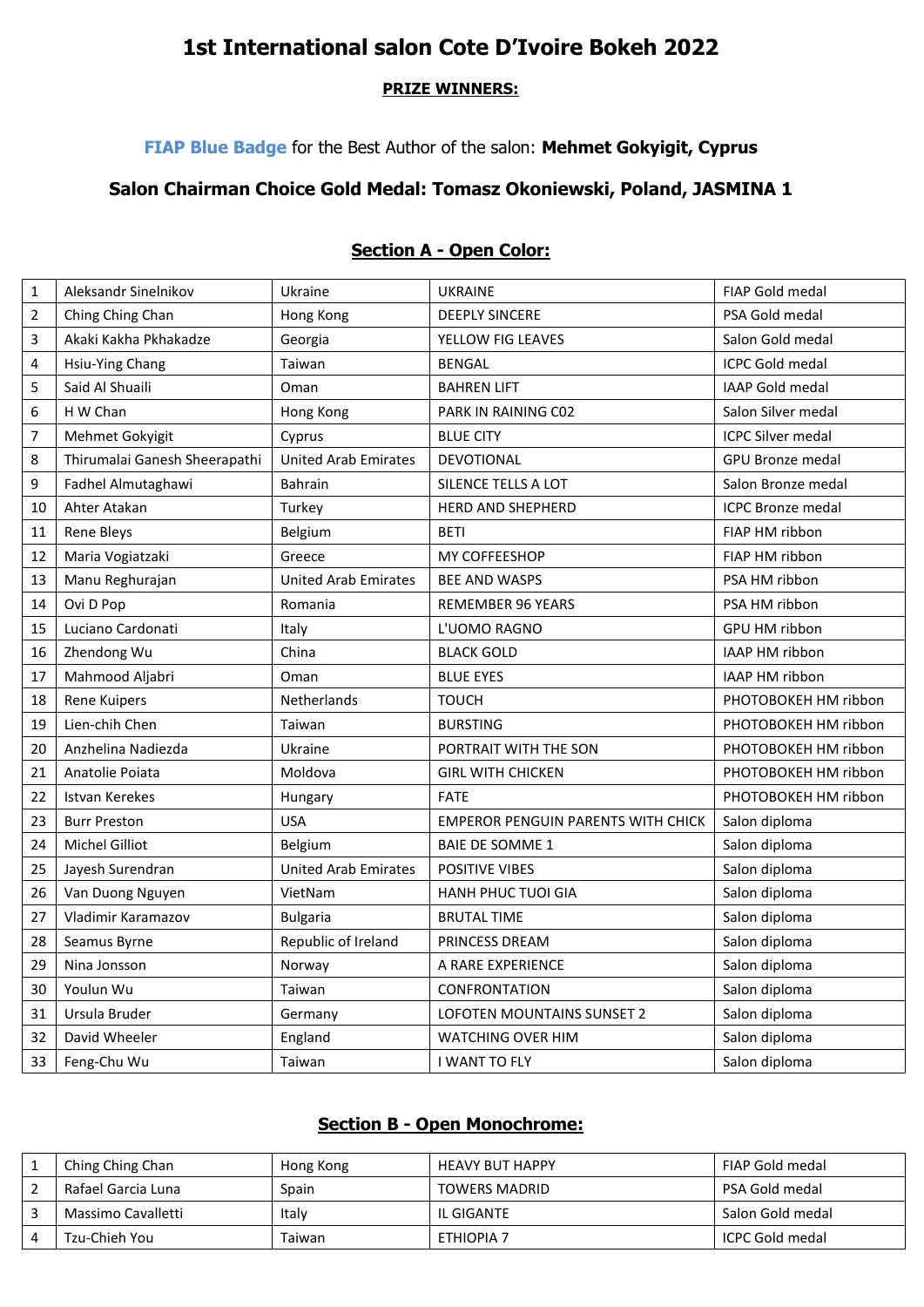| 5  | Akaki Kakha Pkhakadze         | Georgia                     | <b>RIDER</b>                | Salon Silver medal       |
|----|-------------------------------|-----------------------------|-----------------------------|--------------------------|
| 6  | Vladimir Karamazov            | <b>Bulgaria</b>             | THE BOY FROM THE MOUNTAIN   | <b>ICPC Silver medal</b> |
| 7  | H W Chan                      | Hong Kong                   | <b>LINES IMAGES M38</b>     | Salon Bronze medal       |
| 8  | Mehmet Gokyigit               | Cyprus                      | <b>DEPOSITING SOAP BARS</b> | <b>ICPC Bronze medal</b> |
| 9  | Azim Mehdiyev                 | Azerbaijan                  | <b>CITY LIFE</b>            | <b>IAAP Bronze medal</b> |
| 10 | Nina Jonsson                  | Norway                      | <b>CLOSE FRIENDS</b>        | FIAP HM ribbon           |
| 11 | Ka Chon Chiang                | Macau                       | <b>FACE PUNCH</b>           | FIAP HM ribbon           |
| 12 | Tsuei-Fang Lin                | Taiwan                      | <b>LIN 101</b>              | PSA HM ribbon            |
| 13 | Roald Synnevaag               | Norway                      | <b>ROY BIRGER 2</b>         | PSA HM ribbon            |
| 14 | <b>Biagio Salerno</b>         | Italy                       | SPIRALS                     | GPU HM ribbon            |
| 15 | Ramkumar Meyyappan            | <b>United Arab Emirates</b> | <b>KING FORT</b>            | IAAP HM ribbon           |
| 16 | Kin Keong Fu                  | Macau                       | FOLLOW THE TRADITIONAL      | IAAP HM ribbon           |
| 17 | Jan-Thomas Stake              | Sweden                      | STRIPES 5656                | PHOTOBOKEH HM ribbon     |
| 18 | Lien-chih Chen                | Taiwan                      | <b>BOUNCING</b>             | PHOTOBOKEH HM ribbon     |
| 19 | Donna Hom                     | <b>USA</b>                  | SAND DRAWING AT BEACH       | PHOTOBOKEH HM ribbon     |
| 20 | Thirumalai Ganesh Sheerapathi | <b>United Arab Emirates</b> | LINE FOLLOWER               | PHOTOBOKEH HM ribbon     |
| 21 | Muhammet Dogantemur           | Turkey                      | LOVE                        | PHOTOBOKEH HM ribbon     |
| 22 | <b>Istvan Kerekes</b>         | Hungary                     | <b>MARAMURESAN TALE</b>     | PHOTOBOKEH HM ribbon     |
| 23 | Hai Vu                        | VietNam                     | <b>HAN HAN</b>              | Salon diploma            |
| 24 | Yichi Wang                    | China                       | <b>WAVERIDER</b>            | Salon diploma            |
| 25 | Subhasish Bhandari            | India                       | <b>PAPERED FACE</b>         | Salon diploma            |
| 26 | Arnab Basu                    | <b>United Arab Emirates</b> | <b>TRAVEL FRAME</b>         | Salon diploma            |
| 27 | Hsiu-Ying Chang               | Taiwan                      | <b>GUARD</b>                | Salon diploma            |
| 28 | Fikriye Er                    | Turkey                      | <b>WHITE HAT</b>            | Salon diploma            |
| 29 | David Wheeler                 | England                     | <b>WAITING FOR FRIENDS</b>  | Salon diploma            |
| 30 | Triono Adisuroso              | Indonesia                   | <b>FEELING GRATEFUL</b>     | Salon diploma            |
| 31 | Jiten Phukan                  | India                       | EAT IN STYLE                | Salon diploma            |
| 32 | <b>Bob Chiu</b>               | <b>USA</b>                  | <b>BUDDHA LAND 2</b>        | Salon diploma            |
| 33 | Hsien Sen Yang                | Taiwan                      | <b>DANCE YOURSELF</b>       | Salon diploma            |

# **Section C – Photo Travel:**

| $\mathbf{1}$ | Thirumalai Ganesh Sheerapathi | <b>United Arab Emirates</b> | <b>SKYLINE OF DUBAI</b>             | <b>FIAP Gold medal</b>   |
|--------------|-------------------------------|-----------------------------|-------------------------------------|--------------------------|
| 2            | Akaki Kakha Pkhakadze         | Georgia                     | CREAM                               | PSA Gold medal           |
| 3            | Fadhel Almutaghawi            | <b>Bahrain</b>              | A DAY IN KANG                       | Salon Gold medal         |
| 4            | <b>Volker Meinberg</b>        | Germany                     | AMUNDSEN SEA ANTARCTICA 21          | <b>ICPC Gold medal</b>   |
| 5            | Tomasz Okoniewski             | Poland                      | KORCZYNA AND THE WAY OF THE CROSS   | Salon Silver medal       |
| 6            | Akhilesh Balachandder         | India                       | FLYOVER DUBAI BY TWILGHT            | <b>ICPC Silver medal</b> |
| 7            | Eugenio Fieni                 | Italy                       | <b>MARIA 22.13</b>                  | <b>IAAP Silver medal</b> |
| 8            | Youlun Wu                     | Taiwan                      | <b>BUSY PORTER</b>                  | Salon Bronze medal       |
| 9            | Chihming Wang                 | Taiwan                      | <b>MORNING</b>                      | <b>ICPC Bronze medal</b> |
| 10           | Kurt Strohmeier               | Austria                     | <b>HAMNOY</b>                       | FIAP HM ribbon           |
| 11           | <b>Laurent Nilles</b>         | Luxembourg                  | YORDANOVDEN                         | FIAP HM ribbon           |
| 12           | Nevra Topalismailoglu         | Turkey                      | <b>ANCIENT THEATRE</b>              | PSA HM ribbon            |
| 13           | Wen Jye Wang                  | Taiwan                      | <b>ENJOYING THE JOB</b>             | PSA HM ribbon            |
| 14           | Jayesh Surendran              | <b>United Arab Emirates</b> | <b>DUBAI SKYLINE</b>                | GPU HM ribbon            |
| 15           | Donna Hom                     | <b>USA</b>                  | <b>GOLDEN GATE BRIDGE</b>           | <b>IAAP HM ribbon</b>    |
| 16           | Meltem Cavusoglu              | Turkey                      | <b>ISHAK PASHA PALACE IN TURKEY</b> | <b>IAAP HM ribbon</b>    |
| 17           | Hai Vu                        | VietNam                     | KHU DU LỊCH MU CANG CHAI            | PHOTOBOKEH HM ribbon     |
| 18           | Joachim Schmitt               | Germany                     | <b>CAFE MIT MUSIK</b>               | PHOTOBOKEH HM ribbon     |